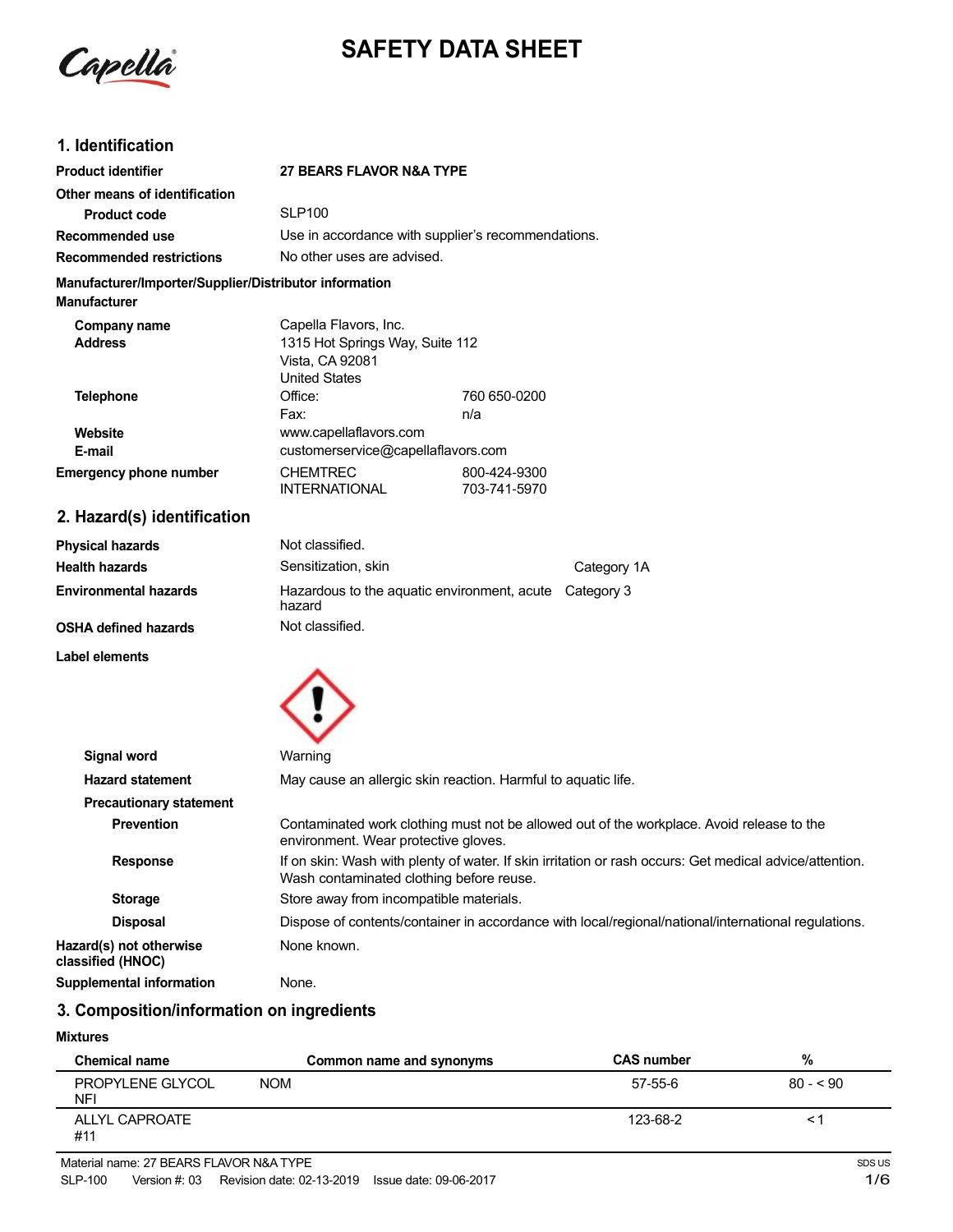| <b>Chemical name</b>                     | Common name and synonyms | <b>CAS number</b> | %          |
|------------------------------------------|--------------------------|-------------------|------------|
| LEMON OIL 1X NOP, NOM<br>#1112           |                          | 8008-56-8         | <1         |
| LIME OIL DIST. MEXICO #159<br><b>NOP</b> |                          | 8008-26-2         | <1         |
| ORANGE OIL1X NA NOP                      |                          | 8008-57-9         | ≺1         |
| <b>FURANEOL</b>                          |                          | 3658-77-3         | ${}_{0.3}$ |
| Other components below reportable levels |                          |                   | $10 - 20$  |

Other components below reportable levels

\*Designates that a specific chemical identity and/or percentage of composition has been withheld as a trade secret.

## **4. First-aid measures**

| Inhalation                                                                   | Move to fresh air. Call a physician if symptoms develop or persist.                                                                                                                 |
|------------------------------------------------------------------------------|-------------------------------------------------------------------------------------------------------------------------------------------------------------------------------------|
| <b>Skin contact</b>                                                          | Remove contaminated clothing immediately and wash skin with soap and water. In case of<br>eczema or other skin disorders: Seek medical attention and take along these instructions. |
| Eye contact                                                                  | Rinse with water. Get medical attention if irritation develops and persists.                                                                                                        |
| Ingestion                                                                    | Rinse mouth. Get medical attention if symptoms occur.                                                                                                                               |
| <b>Most important</b><br>symptoms/effects, acute and<br>delayed              | May cause an allergic skin reaction. Dermatitis. Rash.                                                                                                                              |
| Indication of immediate<br>medical attention and special<br>treatment needed | Provide general supportive measures and treat symptomatically. Keep victim under observation.<br>Symptoms may be delayed.                                                           |
| <b>General information</b>                                                   | Ensure that medical personnel are aware of the material(s) involved, and take precautions to<br>protect themselves. Wash contaminated clothing before reuse.                        |
| 5. Fire-fighting measures                                                    |                                                                                                                                                                                     |
| Suitable extinguishing media                                                 | Alcohol resistant foam. Powder. Carbon dioxide (CO2).                                                                                                                               |
| Unsuitable extinguishing<br>media                                            | Do not use water jet as an extinguisher, as this will spread the fire.                                                                                                              |
| Specific hazards arising from<br>the chemical                                | During fire, gases hazardous to health may be formed.                                                                                                                               |
| Special protective equipment<br>and precautions for firefighters             | Self-contained breathing apparatus and full protective clothing must be worn in case of fire.                                                                                       |
| <b>Fire fighting</b><br>equipment/instructions                               | Move containers from fire area if you can do so without risk.                                                                                                                       |
| <b>Specific methods</b>                                                      | Use standard firefighting procedures and consider the hazards of other involved materials.                                                                                          |
| <b>General fire hazards</b>                                                  | No unusual fire or explosion hazards noted.                                                                                                                                         |

# **6. Accidental release measures**

| Personal precautions,<br>protective equipment and<br>emergency procedures | Keep unnecessary personnel away. Keep people away from and upwind of spill/leak. Wear<br>appropriate protective equipment and clothing during clean-up. Avoid breathing mist/vapors. Do<br>not touch damaged containers or spilled material unless wearing appropriate protective clothing.<br>Ensure adequate ventilation. Local authorities should be advised if significant spillages cannot be<br>contained. For personal protection, see section 8 of the SDS. |
|---------------------------------------------------------------------------|---------------------------------------------------------------------------------------------------------------------------------------------------------------------------------------------------------------------------------------------------------------------------------------------------------------------------------------------------------------------------------------------------------------------------------------------------------------------|
| Methods and materials for                                                 | Use water spray to reduce vapors or divert vapor cloud drift. Prevent product from entering drains.                                                                                                                                                                                                                                                                                                                                                                 |
| containment and cleaning up                                               | Large Spills: Stop the flow of material, if this is without risk. Dike the spilled material, where this is<br>possible. Absorb in vermiculite, dry sand or earth and place into containers. Following product<br>recovery, flush area with water.                                                                                                                                                                                                                   |
|                                                                           | Small Spills: Wipe up with absorbent material (e.g. cloth, fleece). Clean surface thoroughly to<br>remove residual contamination.                                                                                                                                                                                                                                                                                                                                   |
|                                                                           | Never return spills to original containers for re-use. For waste disposal, see section 13 of the SDS.                                                                                                                                                                                                                                                                                                                                                               |
| <b>Environmental precautions</b>                                          | Avoid release to the environment. Inform appropriate managerial or supervisory personnel of all<br>environmental releases. Prevent further leakage or spillage if safe to do so. Avoid discharge into<br>drains, water courses or onto the ground.                                                                                                                                                                                                                  |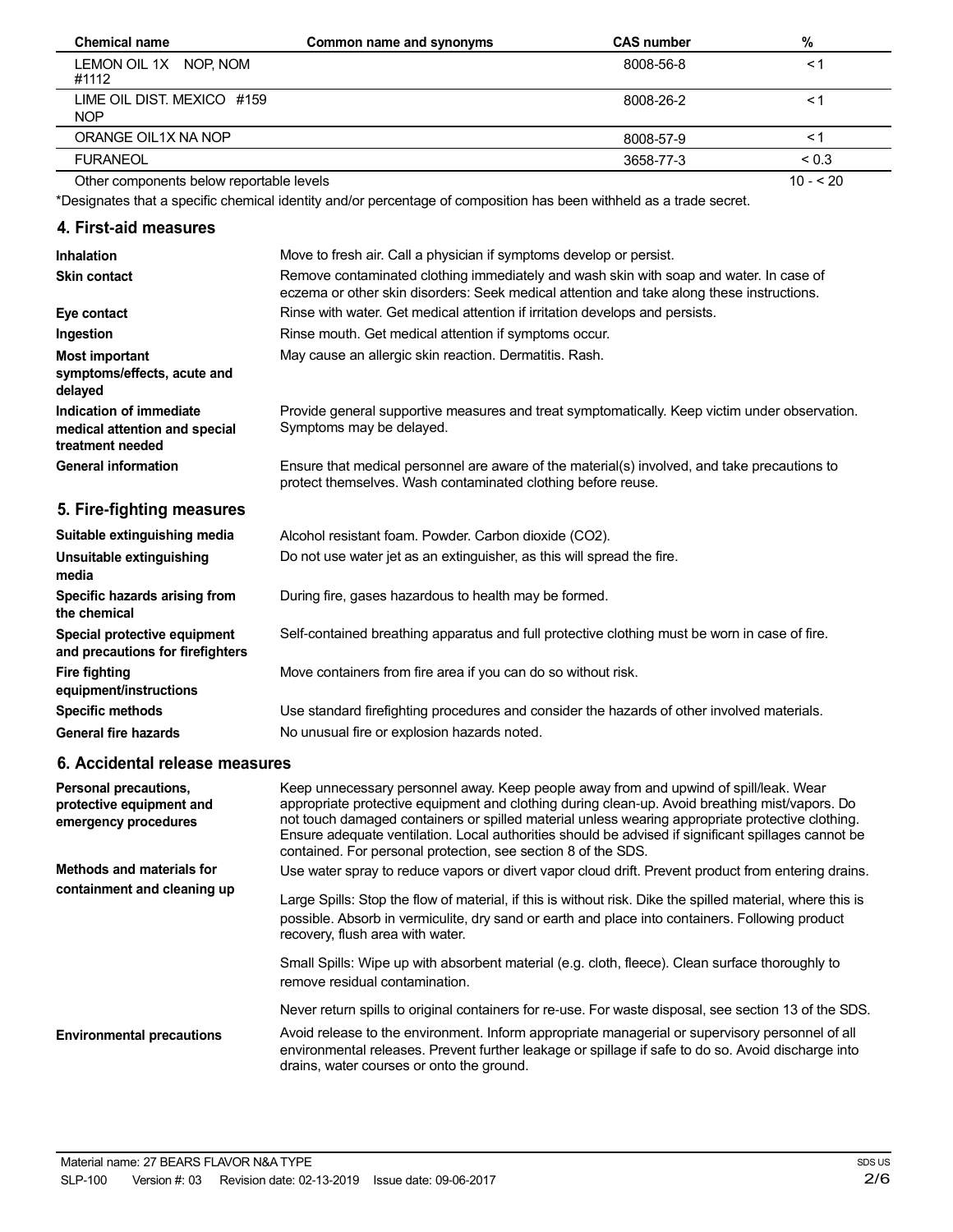## **7. Handling and storage**

**Precautions for safe handling**

Avoid breathing mist/vapors. Avoid contact with eyes, skin, and clothing. Avoid prolonged exposure. Provide adequate ventilation. Wear appropriate personal protective equipment. Avoid release to the environment. Observe good industrial hygiene practices.

**Conditions for safe storage, including any incompatibilities**

## Store in tightly closed container. Store away from incompatible materials (see Section 10 of the SDS).

### **8. Exposure controls/personal protection**

#### **Occupational exposure limits**

The following constituents are the only constituents of the product which have a PEL, TLV or other recommended exposure limit. At this time, the other constituents have no known exposure limits.

| US. Workplace Environmental Exposure Level (WEEL) Guides |                                                                                                                                                                                                                                                                                                                                                                    |          |             |
|----------------------------------------------------------|--------------------------------------------------------------------------------------------------------------------------------------------------------------------------------------------------------------------------------------------------------------------------------------------------------------------------------------------------------------------|----------|-------------|
| <b>Components</b>                                        | Type                                                                                                                                                                                                                                                                                                                                                               | Value    | <b>Form</b> |
| PROPYLENE GLYCOL<br>NOM NFI (CAS 57-55-6)                | TWA                                                                                                                                                                                                                                                                                                                                                                | 10 mg/m3 | Aerosol.    |
| <b>Biological limit values</b>                           | No biological exposure limits noted for the ingredient(s).                                                                                                                                                                                                                                                                                                         |          |             |
| Appropriate engineering<br>controls                      | Good general ventilation should be used. Ventilation rates should be matched to conditions. If<br>applicable, use process enclosures, local exhaust ventilation, or other engineering controls to<br>maintain airborne levels below recommended exposure limits. If exposure limits have not been<br>established, maintain airborne levels to an acceptable level. |          |             |
|                                                          | Individual protection measures, such as personal protective equipment                                                                                                                                                                                                                                                                                              |          |             |
| Eye/face protection                                      | Face shield is recommended. Wear safety glasses with side shields (or goggles).                                                                                                                                                                                                                                                                                    |          |             |
| <b>Skin protection</b>                                   |                                                                                                                                                                                                                                                                                                                                                                    |          |             |
| Hand protection                                          | Wear appropriate chemical resistant gloves.                                                                                                                                                                                                                                                                                                                        |          |             |
| <b>Other</b>                                             | Wear appropriate chemical resistant clothing. Use of an impervious apron is recommended.                                                                                                                                                                                                                                                                           |          |             |
| <b>Respiratory protection</b>                            | In case of insufficient ventilation, wear suitable respiratory equipment.                                                                                                                                                                                                                                                                                          |          |             |
| <b>Thermal hazards</b>                                   | Wear appropriate thermal protective clothing, when necessary.                                                                                                                                                                                                                                                                                                      |          |             |
| General hygiene<br>considerations                        | Always observe good personal hygiene measures, such as washing after handling the material<br>and before eating, drinking, and/or smoking. Routinely wash work clothing and protective<br>equipment to remove contaminants. Contaminated work clothing should not be allowed out of the<br>workplace.                                                              |          |             |

#### **9. Physical and chemical properties**

#### **Appearance**

| <b>Physical state</b>                        | Liquid.                           |
|----------------------------------------------|-----------------------------------|
| Form                                         | Liquid.                           |
| Color                                        | Not available.                    |
| Odor                                         | Not available.                    |
| Odor threshold                               | Not available.                    |
| рH                                           | Not available.                    |
| Melting point/freezing point                 | $-74.2$ °F ( $-59$ °C) estimated  |
| Initial boiling point and boiling<br>range   | 370.76 °F (188.2 °C) estimated    |
| <b>Flash point</b>                           | > 200.0 °F (> 93.3 °C) Closed Cup |
| <b>Evaporation rate</b>                      | Not available.                    |
| Flammability (solid, gas)                    | Not applicable.                   |
| Upper/lower flammability or explosive limits |                                   |
| <b>Flammability limit - lower</b><br>$(\%)$  | Not available.                    |
| <b>Flammability limit - upper</b><br>$(\%)$  | Not available.                    |
| Explosive limit - lower (%)                  | Not available.                    |
| Explosive limit - upper (%)                  | Not available.                    |

**Vapor pressure** 0.15 hPa estimated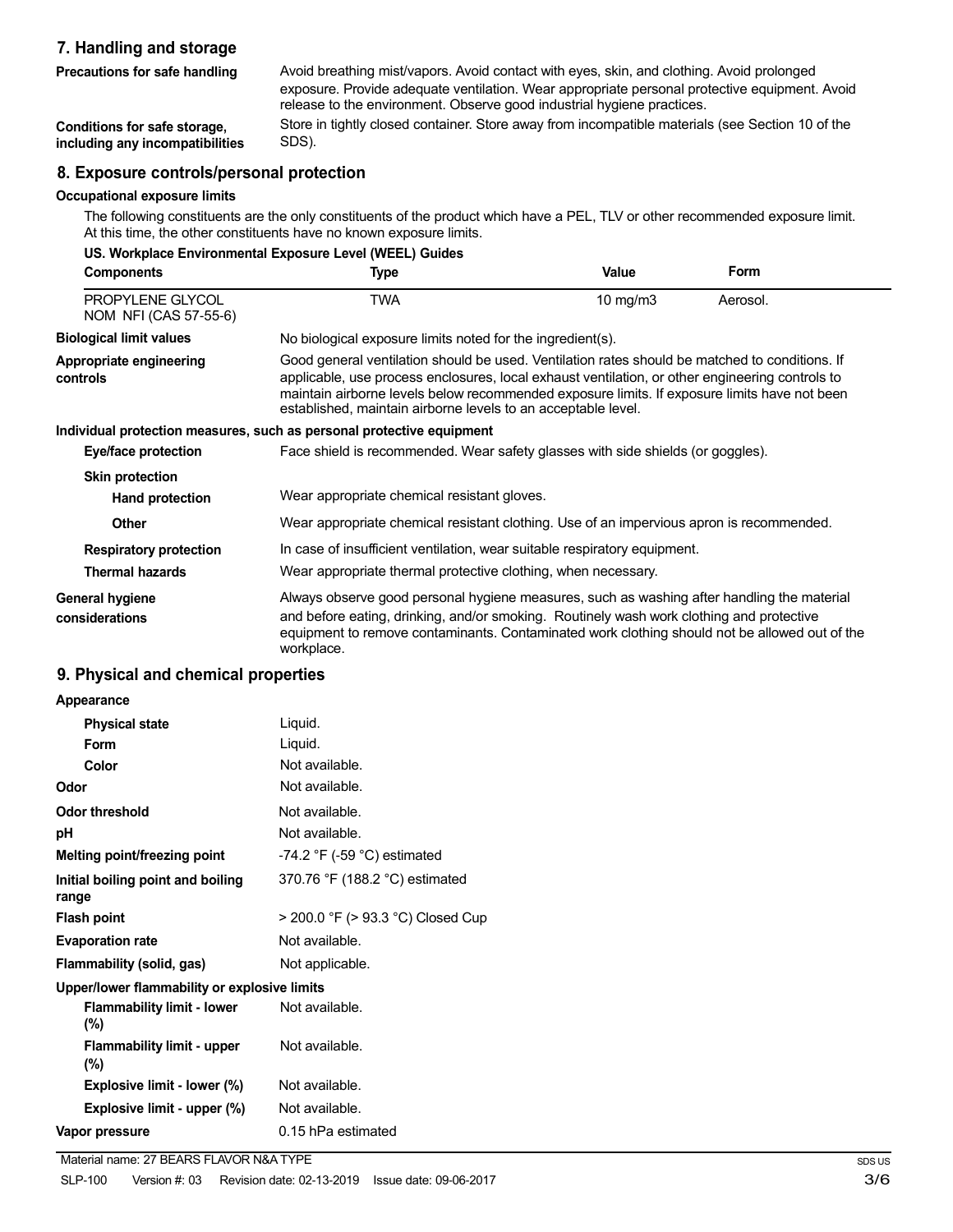| Vapor density                                                                      | Not available.                                                                                                                                                           |
|------------------------------------------------------------------------------------|--------------------------------------------------------------------------------------------------------------------------------------------------------------------------|
| <b>Relative density</b>                                                            | Not available.                                                                                                                                                           |
| Solubility(ies)                                                                    |                                                                                                                                                                          |
| Solubility (water)                                                                 | Not available.                                                                                                                                                           |
| <b>Partition coefficient</b><br>(n-octanol/water)                                  | Not available.                                                                                                                                                           |
| <b>Auto-ignition temperature</b>                                                   | 700 °F (371.11 °C) estimated                                                                                                                                             |
| <b>Decomposition temperature</b>                                                   | Not available.                                                                                                                                                           |
| <b>Viscosity</b>                                                                   | Not available.                                                                                                                                                           |
| <b>Other information</b>                                                           |                                                                                                                                                                          |
| <b>Explosive properties</b>                                                        | Not explosive.                                                                                                                                                           |
| <b>Flammability class</b>                                                          | Combustible IIIB estimated                                                                                                                                               |
| <b>Oxidizing properties</b>                                                        | Not oxidizing.                                                                                                                                                           |
| <b>Refractive index</b>                                                            | 1.4075 - 1.4375                                                                                                                                                          |
| <b>Specific gravity</b>                                                            | $1.02 - 1.05$                                                                                                                                                            |
| 10. Stability and reactivity                                                       |                                                                                                                                                                          |
| <b>Reactivity</b>                                                                  | The product is stable and non-reactive under normal conditions of use, storage and transport.                                                                            |
| <b>Chemical stability</b>                                                          | Material is stable under normal conditions.                                                                                                                              |
| <b>Possibility of hazardous</b><br>reactions                                       | No dangerous reaction known under conditions of normal use.                                                                                                              |
| <b>Conditions to avoid</b>                                                         | Keep away from heat, hot surfaces, sparks, open flames and other ignition sources. Avoid<br>temperatures exceeding the flash point. Contact with incompatible materials. |
| Incompatible materials                                                             | Strong oxidizing agents.                                                                                                                                                 |
| <b>Hazardous decomposition</b><br>products                                         | No hazardous decomposition products are known.                                                                                                                           |
| 11. Toxicological information                                                      |                                                                                                                                                                          |
| Information on likely routes of exposure                                           |                                                                                                                                                                          |
| <b>Inhalation</b>                                                                  | Prolonged inhalation may be harmful.                                                                                                                                     |
| <b>Skin contact</b>                                                                | May cause an allergic skin reaction.                                                                                                                                     |
| Eye contact                                                                        | Direct contact with eyes may cause temporary irritation.                                                                                                                 |
| Ingestion                                                                          | Expected to be a low ingestion hazard.                                                                                                                                   |
| Symptoms related to the<br>physical, chemical and<br>toxicological characteristics | May cause an allergic skin reaction. Dermatitis. Rash.                                                                                                                   |
| Information on toxicological effects                                               |                                                                                                                                                                          |
| <b>Acute toxicity</b>                                                              | Not available.                                                                                                                                                           |
| Skin corrosion/irritation<br>Serious eye damage/eye                                | Prolonged skin contact may cause temporary irritation.<br>Direct contact with eyes may cause temporary irritation.                                                       |
| irritation                                                                         |                                                                                                                                                                          |
| Respiratory or skin sensitization                                                  |                                                                                                                                                                          |
| <b>Respiratory sensitization</b>                                                   | Not a respiratory sensitizer.                                                                                                                                            |
| <b>Skin sensitization</b>                                                          | May cause an allergic skin reaction.                                                                                                                                     |
| Germ cell mutagenicity                                                             | No data available to indicate product or any components present at greater than 0.1% are<br>mutagenic or genotoxic.                                                      |
| Carcinogenicity                                                                    | Not classifiable as to carcinogenicity to humans.                                                                                                                        |
| IARC Monographs. Overall Evaluation of Carcinogenicity<br>Not listed.              | OSHA Specifically Regulated Substances (29 CFR 1910.1001-1052)                                                                                                           |
| Not regulated.<br>Not listed.                                                      | US. National Toxicology Program (NTP) Report on Carcinogens                                                                                                              |
| <b>Reproductive toxicity</b>                                                       | This product is not expected to cause reproductive or developmental effects.                                                                                             |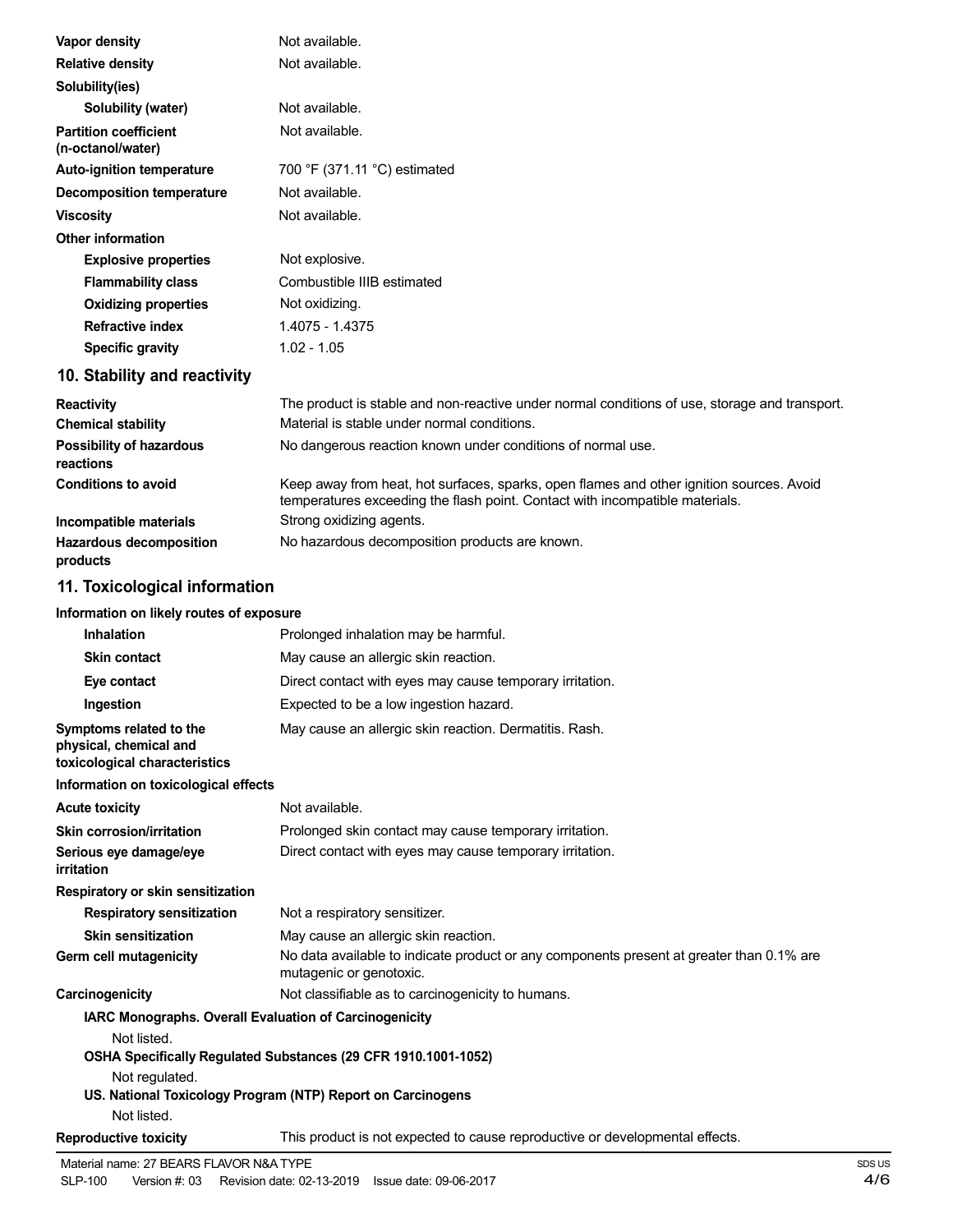| Specific target organ toxicity -<br>single exposure                                                   | Not classified.                                                                                                                                                                                                                                                                                                                                   |               |
|-------------------------------------------------------------------------------------------------------|---------------------------------------------------------------------------------------------------------------------------------------------------------------------------------------------------------------------------------------------------------------------------------------------------------------------------------------------------|---------------|
| Specific target organ toxicity -<br>repeated exposure                                                 | Not classified.                                                                                                                                                                                                                                                                                                                                   |               |
| <b>Aspiration hazard</b>                                                                              | Not an aspiration hazard.                                                                                                                                                                                                                                                                                                                         |               |
| <b>Chronic effects</b>                                                                                | Prolonged inhalation may be harmful.                                                                                                                                                                                                                                                                                                              |               |
| 12. Ecological information                                                                            |                                                                                                                                                                                                                                                                                                                                                   |               |
| <b>Ecotoxicity</b><br>Persistence and degradability                                                   | Harmful to aquatic life.<br>No data is available on the degradability of any ingredients in the mixture.                                                                                                                                                                                                                                          |               |
| <b>Bioaccumulative potential</b>                                                                      |                                                                                                                                                                                                                                                                                                                                                   |               |
| Partition coefficient n-octanol / water (log Kow)<br>PROPYLENE GLYCOL                                 | NOM NFI<br>$-0.92$                                                                                                                                                                                                                                                                                                                                |               |
| <b>Mobility in soil</b>                                                                               | No data available.                                                                                                                                                                                                                                                                                                                                |               |
| Other adverse effects                                                                                 | No other adverse environmental effects (e.g. ozone depletion, photochemical ozone creation<br>potential, endocrine disruption, global warming potential) are expected from this component.                                                                                                                                                        |               |
| 13. Disposal considerations                                                                           |                                                                                                                                                                                                                                                                                                                                                   |               |
| <b>Disposal instructions</b>                                                                          | Collect and reclaim or dispose in sealed containers at licensed waste disposal site. Do not allow<br>this material to drain into sewers/water supplies. Do not contaminate ponds, waterways or ditches<br>with chemical or used container. Dispose of contents/container in accordance with<br>local/regional/national/international regulations. |               |
| Local disposal regulations                                                                            | Dispose in accordance with all applicable regulations.                                                                                                                                                                                                                                                                                            |               |
| Hazardous waste code                                                                                  | The waste code should be assigned in discussion between the user, the producer and the waste<br>disposal company.                                                                                                                                                                                                                                 |               |
| Waste from residues / unused<br>products                                                              | Dispose of in accordance with local regulations. Empty containers or liners may retain some<br>product residues. This material and its container must be disposed of in a safe manner (see:<br>Disposal instructions).                                                                                                                            |               |
| <b>Contaminated packaging</b>                                                                         | Since emptied containers may retain product residue, follow label warnings even after container is<br>emptied. Empty containers should be taken to an approved waste handling site for recycling or<br>disposal.                                                                                                                                  |               |
| 14. Transport information                                                                             |                                                                                                                                                                                                                                                                                                                                                   |               |
| DOT                                                                                                   |                                                                                                                                                                                                                                                                                                                                                   |               |
| Not regulated as dangerous goods.<br><b>IATA</b>                                                      |                                                                                                                                                                                                                                                                                                                                                   |               |
| Not regulated as dangerous goods.<br><b>IMDG</b>                                                      |                                                                                                                                                                                                                                                                                                                                                   |               |
| Not regulated as dangerous goods.                                                                     |                                                                                                                                                                                                                                                                                                                                                   |               |
| Transport in bulk according to<br>Annex II of MARPOL 73/78 and<br>the IBC Code                        | Not established.                                                                                                                                                                                                                                                                                                                                  |               |
| 15. Regulatory information                                                                            |                                                                                                                                                                                                                                                                                                                                                   |               |
| <b>US federal regulations</b>                                                                         | This product is a "Hazardous Chemical" as defined by the OSHA Hazard Communication<br>Standard, 29 CFR 1910.1200.                                                                                                                                                                                                                                 |               |
| <b>Toxic Substances Control Act (TSCA)</b>                                                            |                                                                                                                                                                                                                                                                                                                                                   |               |
| Not regulated.                                                                                        | TSCA Section 12(b) Export Notification (40 CFR 707, Subpt. D)                                                                                                                                                                                                                                                                                     |               |
| <b>CERCLA Hazardous Substance List (40 CFR 302.4)</b>                                                 |                                                                                                                                                                                                                                                                                                                                                   |               |
| Not listed.<br>SARA 304 Emergency release notification                                                |                                                                                                                                                                                                                                                                                                                                                   |               |
| Not regulated.<br>Not regulated.                                                                      | OSHA Specifically Regulated Substances (29 CFR 1910.1001-1052)                                                                                                                                                                                                                                                                                    |               |
| Superfund Amendments and Reauthorization Act of 1986 (SARA)<br>SARA 302 Extremely hazardous substance |                                                                                                                                                                                                                                                                                                                                                   |               |
| Not listed.                                                                                           |                                                                                                                                                                                                                                                                                                                                                   |               |
| Material name: 27 BEARS FLAVOR N&A TYPE<br><b>SLP-100</b><br>Version #: 03                            |                                                                                                                                                                                                                                                                                                                                                   | SDS US<br>5/6 |